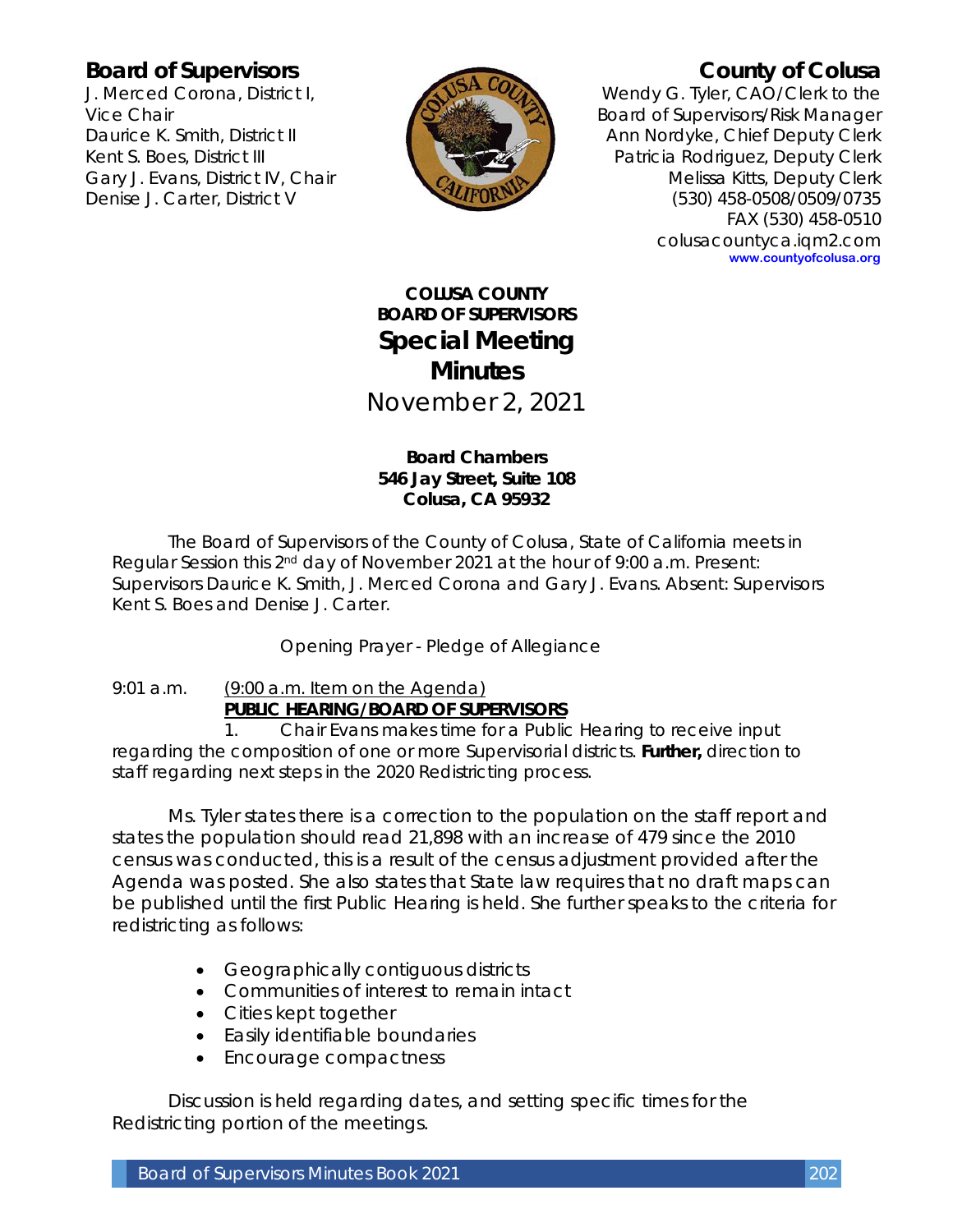#### **Special Meeting Tuesday, November 2, 2021 9:00 AM**

Following discussion direction is given to staff to schedule the followings meetings:

November 9, 2021 9:00 a.m. Regular meeting; 11:00 a.m. Redistricting November 15, 2021 at 6:00 p.m. Special meeting-Redistricting November 23, 2021 at 9:00 a.m. Regular meeting; 11:00 a.m. Redistricting December 7, 2021 at 11:00 a.m. Special meeting-Redistricting December 14, 2021 at 11:00 a.m. Regular meeting; 11:00 a.m. Redistricting

Mr. Azevedo reviews the population figures from the 2010 Census and the increased population for Districts 1 and 4. He further states shifting the population between Districts 1 and 4 would be the easiest thing to do.

Ms. Tyler states that each draft map prepared shall be accompanied by information on the total population, citizen voting age population, racial and ethnic characteristics of the voting population for each district to the extent the County has that data. She further states the criteria mentioned earlier will need to be considered when drawing new lines.

9:20 a.m. Chair Evans opens the Public Hearing and calls for public comment.

Ms. Bell distributes a letter titled The Partnership to Preserve Community Integrity pertaining to Goads Extension and speaks to preserving community integrity. **(Letter on file in Clerk's Office)**

Ms. Roberts's states she does not have a comment but would like to know where the redistricting information can be found.

Ms. Tyler navigates the County website to: [www.countyofcolusa.org/998/2020-Colusa-County-Redistricting](http://www.countyofcolusa.org/998/2020-Colusa-County-Redistricting) and advises this is where meeting notices, maps and census data will be located.

9:24 a.m. Chair Evans calls for additional public comment. Hearing none, Chair Evans closes the Public Hearing.

Supervisors Corona request hardcopies of the proposed maps for future meetings.

Chair Evans states there should be several options for the Board to consider, one showing changes only between 1 and 4, and a couple others.

Supervisor Smith states there are lines in her district that should be made clearer.

Mr. Azevedo states he will provide the Board with three different map options.